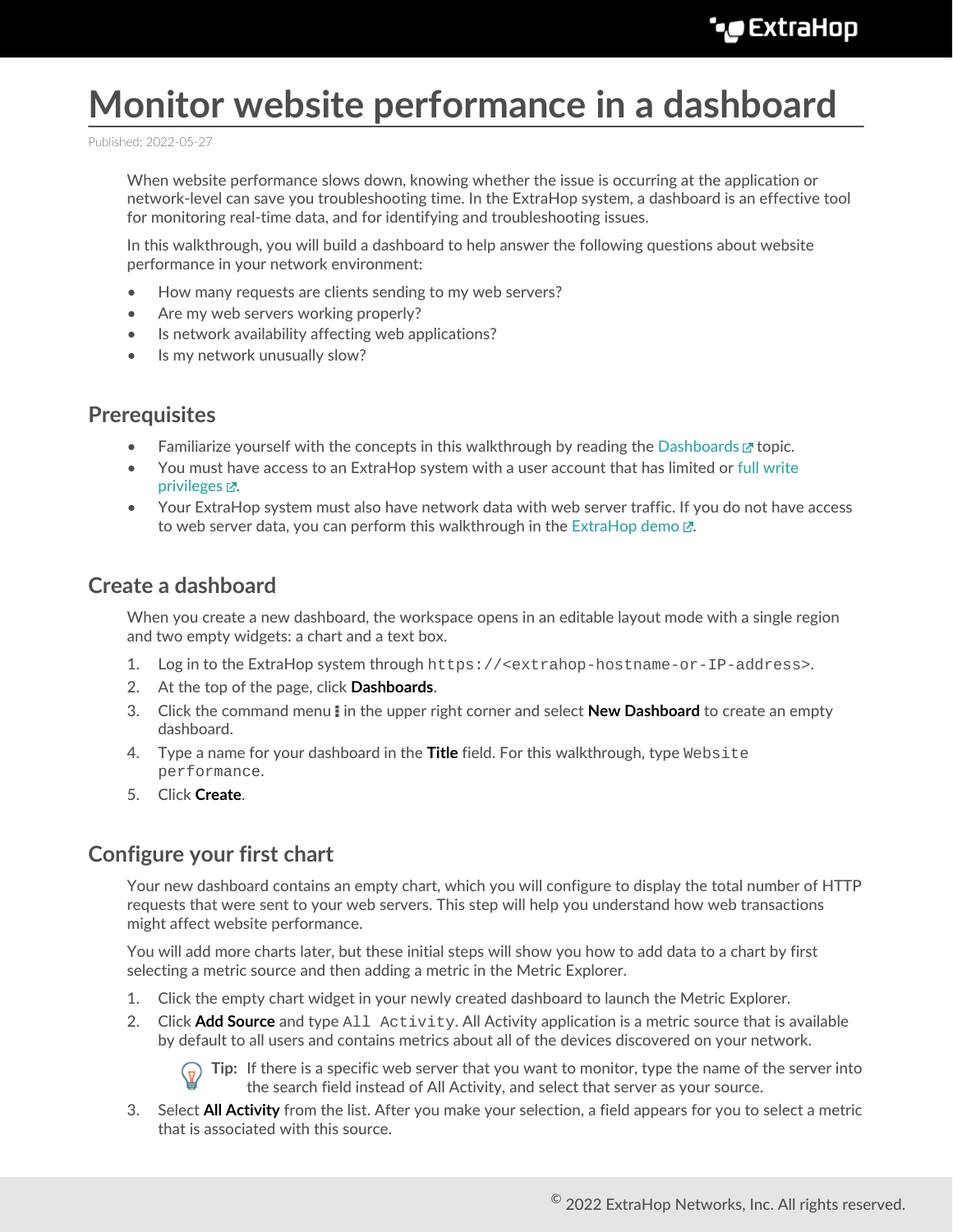- 4. Begin typing HTTP requests to filter this metric from all of the available metrics, and then select **HTTP Requests**.
- 5. Select the **Value** chart type from the bottom of the Metric Explorer. The preview pane immediately displays the number of HTTP requests sent to web servers on your network that have occurred during the time interval you select from the global time selector.
- 6. Click **Save** to return to your dashboard.

The following figure displays the chart configuration settings.

Frequently monitor the total number of requests to get a sense of the amount of website transactions that are being received by your servers.

| Metric Explorer: Edit Chart                                         |                                     |            |                           |                |          |                        | $? 5' \times X$ |         |      |
|---------------------------------------------------------------------|-------------------------------------|------------|---------------------------|----------------|----------|------------------------|-----------------|---------|------|
| <b>Analysis</b><br><b>Options</b><br>Metrics                        | $\odot$ Last 30 minutes $\star$     |            |                           |                |          |                        |                 |         |      |
| <b>Application Metrics</b>                                          | All Activity HTTP Requests -        |            |                           |                |          |                        | ÷               |         |      |
| <b>SOURCES</b>                                                      |                                     |            |                           |                |          |                        |                 |         |      |
| $\mathcal{H}$<br>All Activity                                       |                                     |            |                           |                |          |                        |                 |         |      |
| <b>Add Application</b>                                              |                                     |            |                           |                |          |                        |                 |         |      |
| <b>METRICS</b>                                                      |                                     |            |                           |                | 97.3K    |                        |                 |         |      |
| $\mathcal{Y}_n^*$<br>HTTP - Requests<br>Count $\blacktriangleright$ |                                     |            |                           |                | Requests |                        |                 |         |      |
| <b>Add Metric</b>                                                   |                                     |            |                           |                |          |                        |                 |         |      |
| <b>DETAILS</b>                                                      |                                     |            |                           |                |          |                        |                 |         |      |
| Drill down by None =                                                |                                     |            |                           |                |          |                        |                 |         |      |
|                                                                     |                                     |            |                           |                |          |                        |                 |         |      |
| + Add Source                                                        |                                     | ≣          | $\frac{1}{1-\alpha\beta}$ | īН             | ılıl     | æ                      | Hu              | $\nsim$ |      |
|                                                                     | Area                                | Bar        | <b>Box Plot</b>           | Candlestick    | Column   | Heatmap                | Histogram       | Line    |      |
|                                                                     | $\sim$<br>tulo.<br>Line &<br>Column | Ξi<br>List | Pie                       | ulol<br>Status | Table    | 3.85M<br>640K<br>Value |                 |         |      |
|                                                                     | Open Metric Catalog C               |            |                           |                |          |                        |                 | Cancel  | Save |

Because dashboards are often shared with members of a network team, you can add explanatory text boxes next to your charts. For this walkthrough, however, we will not be adding text, and you can delete the text box by completing the following steps:

- 1. Click the command menu **i** in the upper right corner of the text box widget and select **Delete**.
- 2. Click **Delete Widget**.

### **Customize the dashboard layout**

One of the powers of dashboards lies in compiling multiple charts into a single page, giving you many views of your network traffic. In this section, you'll learn how to customize the layout of your dashboard by adding and arranging more charts.

When the dashboard is in layout mode, all dashboard components (regions and widgets) are available for you to drag and drop from the bottom of the dashboard page.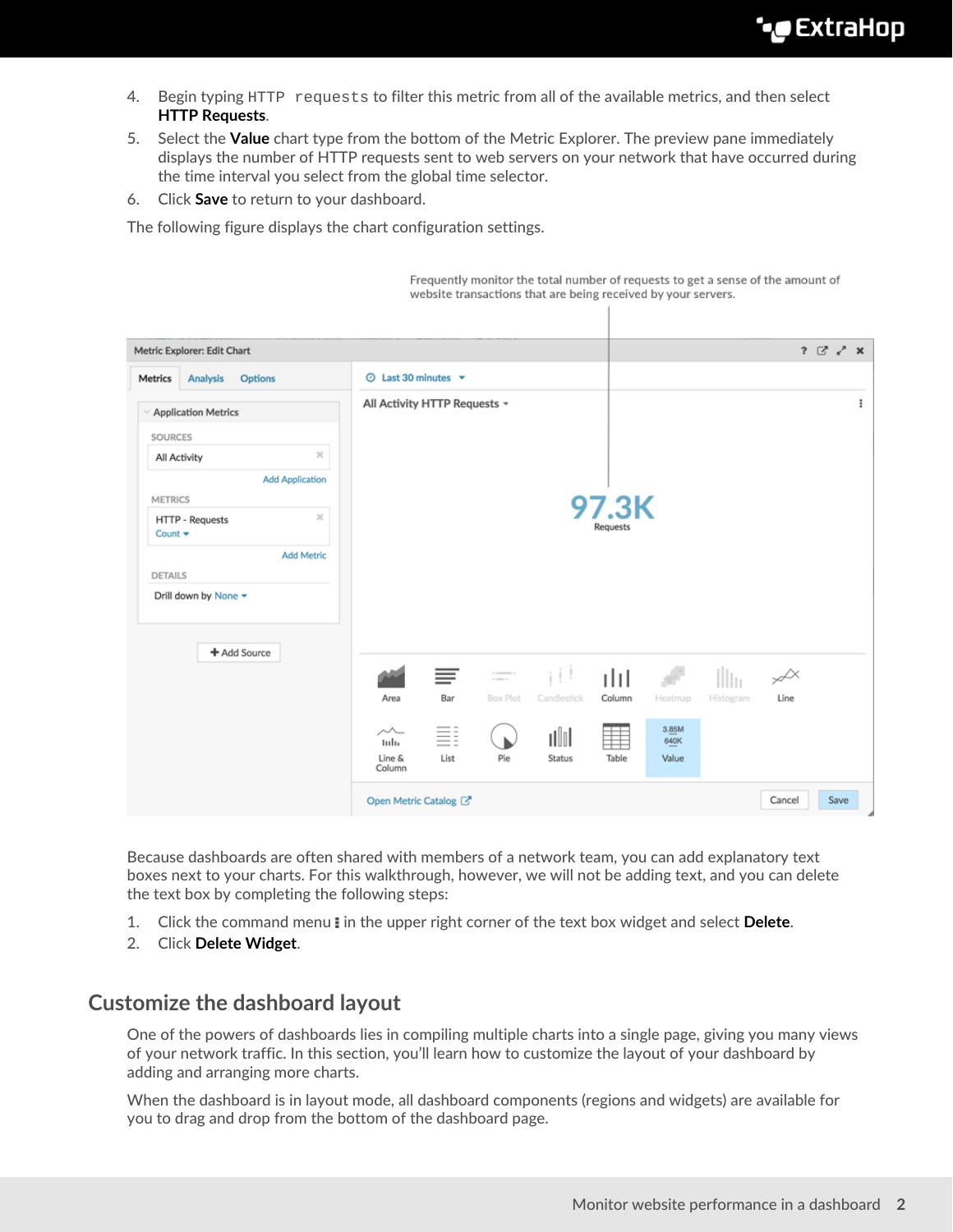- 1. Drag the corner of the dashboard workspace to make room for additional charts.
- 2. Drag a chart widget from the bottom of the dashboard to the empty area of the top region where the text box previously was.

**Note:** If there is overlap, dashboard components outline in red, and you must click and drag the sides of the widgets and regions to make room.

- 3. Drag a new region to the dashboard.
- 4. Drag two more chart widgets into the new region.
- 5. In each region header, click **Rename** to type a unique name for each region. For this walkthrough, rename the top region to Web and the bottom region to Network.

#### **Add more HTTP metrics to your dashboard**

Repeat the instructions provided [earlier](#page-0-0) to configure the new empty charts. Continue to set your source to All Activity. This source ensures that all of the metrics you are observing are related to the same set of web servers.

The tables below outline the selections you should make for the metrics and chart types in each chart.

#### **Charts in the Web region**

Chart 1: Determine how many requests your web servers are receiving. The value chart you already built lets you glance at the total number of client HTTP requests sent to your web servers.

Chart 2: Determine if web servers working properly. The line & column chart shows you the relationship of 500-level status codes (server unavailability errors) to web transactions over time.



An increase in errors that correlates with a drop in transactions might indicate that a server issue is affecting website performance.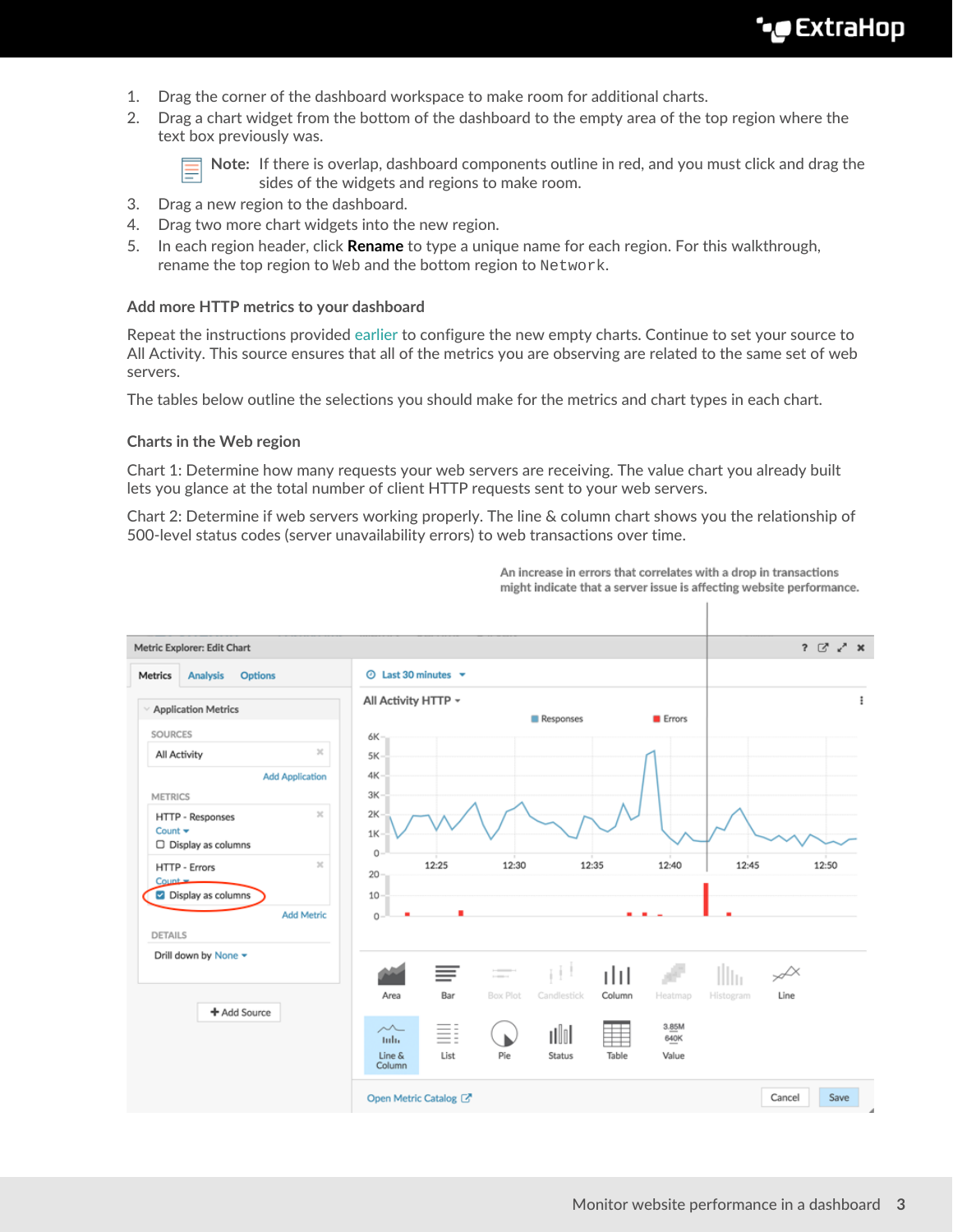# **∙.e** ExtraHop

| <b>What to Configure</b> | <b>What to Select</b>                                                          |
|--------------------------|--------------------------------------------------------------------------------|
| Source                   | <b>All Activity</b>                                                            |
| <b>Metrics</b>           | 1. HTTP Responses<br>2. HTTP Errors                                            |
| Chart type               | 1. Line & column<br>2. Select Display as columns on the HTTP Errors<br>metric. |

#### **Charts in the Network region**

Chart 1: Determine if network availability is affecting web applications. A line chart will display how long it takes for data to cross the network (HTTP Round Trip Time). You will want to see the mean (50th percentile) and 95th percentile values for this metric, which requires adding the metric twice, as displayed in the following figure:



| <b>What to Configure</b> | <b>What to Select</b>                                               |  |
|--------------------------|---------------------------------------------------------------------|--|
| Source                   | All Activity                                                        |  |
| Metrics                  | 1. Add HTTP Round Trip Time twice<br>2. Add a 95th percentile line: |  |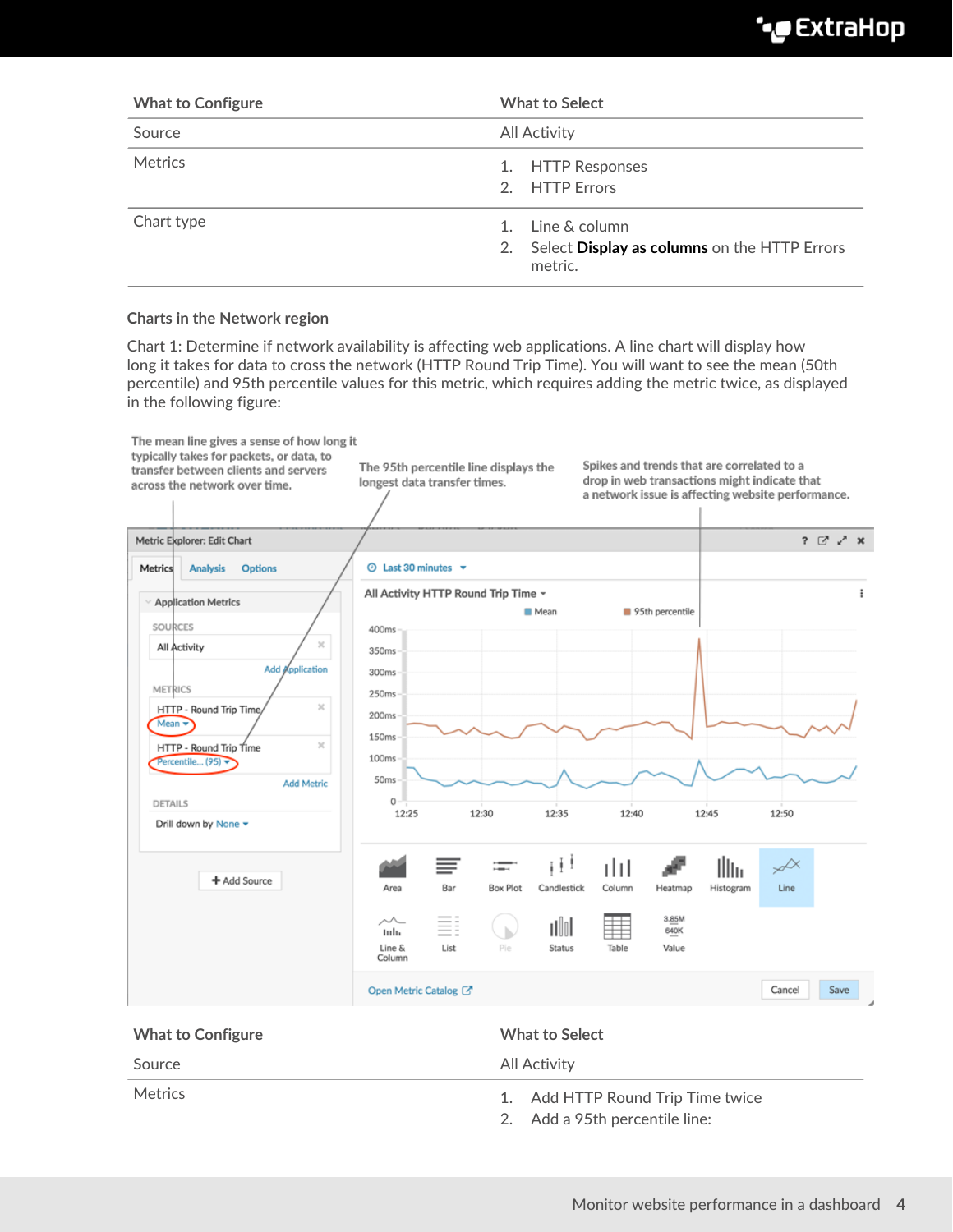| <b>What to Configure</b> | <b>What to Select</b>                                     |  |  |  |
|--------------------------|-----------------------------------------------------------|--|--|--|
|                          | Click <b>Mean</b> underneath one of the metric<br>$a_{-}$ |  |  |  |
|                          | names.                                                    |  |  |  |
|                          | b. Select <b>Percentile</b> from the drop-down list.      |  |  |  |
|                          | c. Type 95 and click <b>Save.</b>                         |  |  |  |
| Chart type               | Line                                                      |  |  |  |

Chart 2: Determine if the network is unusually slow. The retransmission timeout (RTO) metric helps to identify packet loss and to locate the congested links. Because the combination of HTTP request and response RTOs can contribute to a slow website, correlate network retransmission timeouts to website performance in an area chart, as displayed in the following figure:



A large volume of area in the chart that correlates to a drop in web transactions might indicate that a network issue is affecting website performance.

| <b>What to Configure</b> | <b>What to Select</b>                         |  |
|--------------------------|-----------------------------------------------|--|
| Source                   | <b>All Activity</b>                           |  |
| <b>Metrics</b>           | 1. HTTP Request RTOs<br>2. HTTP Response RTOs |  |
| Chart type               | Area                                          |  |